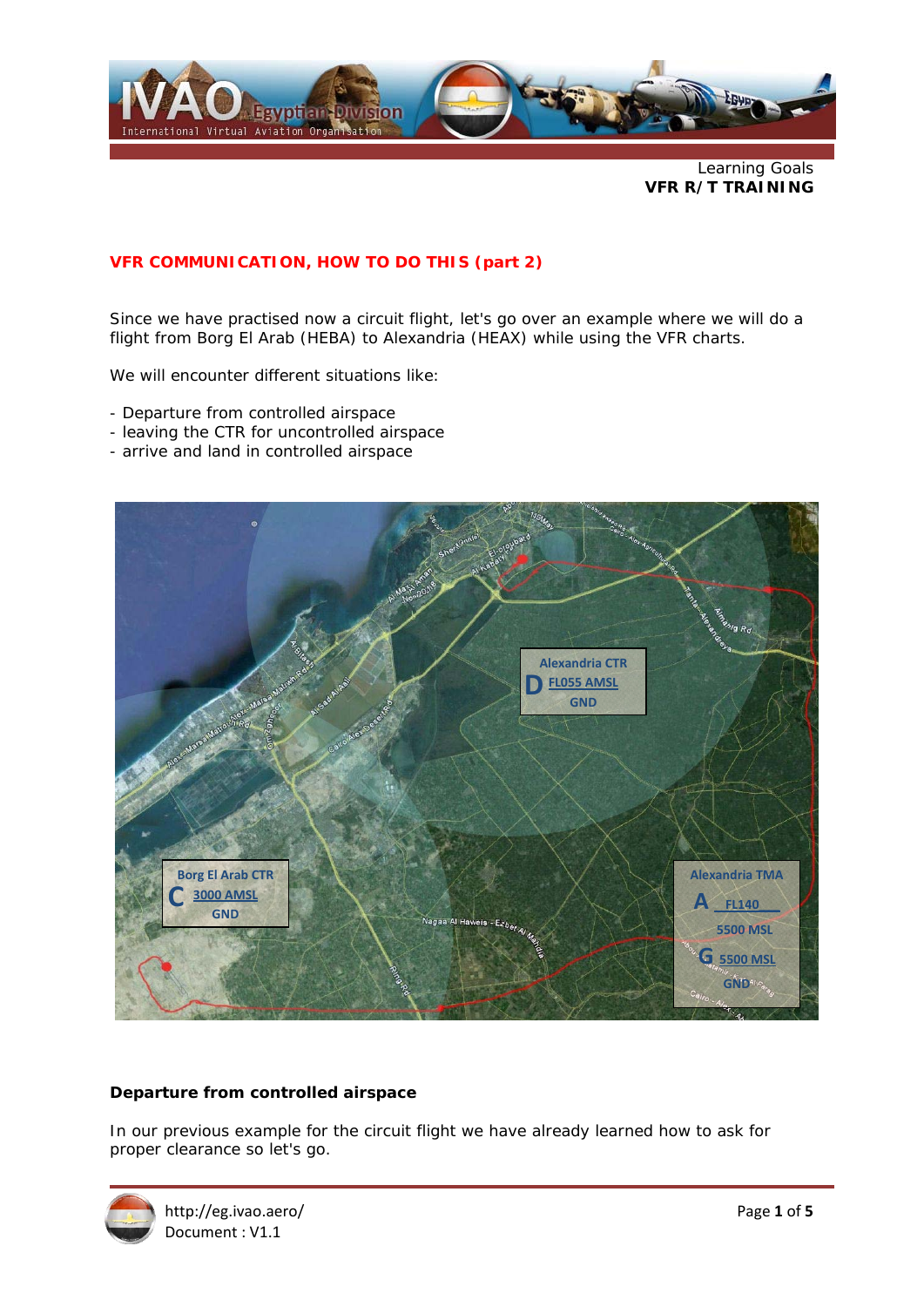## Radio check

| .          |                                           |
|------------|-------------------------------------------|
| Pilot      | Borg El Arab tower, radio check at 119.10 |
| <b>TWR</b> | SU-CAI.<br>readability 5, go ahead        |

# Start-up

| Pilot      | SU-CAI, Cessna 172, in front of tower, VFR to Alexandria, information Victor,   |
|------------|---------------------------------------------------------------------------------|
|            | request start-up.                                                               |
| TWR        | SU-CAI, runway 32 in use, information victor correct, time three zero, start-up |
|            | approved                                                                        |
| Pilot      | roger, start-up approved runway 32, time checked, SU-CAI                        |
| Enroute    |                                                                                 |
| <b>TWR</b> | SU-CAI, clearance.                                                              |
| Piloot     | Go ahead, SU-CAI                                                                |
| <b>TWR</b> | SU-CAI, Cleared VFR Alexandria, ECHO departure, 1000ft, Squawk 7001             |
| Piloot     | Cleared VFR Alexandria, ECHO departure, 1000ft, Squawk 7001, SU-CAI             |

#### Taxi

| Pilot<br>SU-CAI request taxi                           | . |  |
|--------------------------------------------------------|---|--|
|                                                        |   |  |
| TWR<br>SU-CAI taxi to holding point runway 32 via J, A |   |  |
| Pilot<br>taxi holding point runway 32 via J, A, SU-CAI |   |  |

#### Departure

| Pilot      | Borg El Arab tower, SU-CAI at holding position runway32, ready for departure |
|------------|------------------------------------------------------------------------------|
| <b>TWR</b> | SU-CAI, line up runway 32                                                    |
| Pilot      | lining up runway 32, SU-CAI                                                  |

| <b>TWR</b> | SU-CAI, runway 32 cleared for takeoff, ECHO departure |
|------------|-------------------------------------------------------|
| Pilot      | runway 32 cleared for takeoff, ECHO departure, SU-CAI |
| Pilot      | SU-CAI, airborne time 42                              |
| <b>TWR</b> | roger, SU-CAI                                         |

| Pilot | SU-CAI, overhead DELTA |
|-------|------------------------|
| TWR   | SU-CAI, roger          |
|       |                        |

| Pilot      | SU-CAI, passing ECHO              |
|------------|-----------------------------------|
| <b>TWR</b> | SU-CAI, roger, frequency approved |
| Pilot      | <b>frequency approved, SU-CAI</b> |

#### **Leave controlled airspace for uncontrolled airspace**

Reporting FIS (Flight Information Service)

note: A Flight information service is a form of air traffic service which is available within a Flight information region (FIR). It is NOT a controller! he or she provides purely information along your flight in uncontrolled airspace. You must report to them because they would like to know where you are and what you are doing.

| Pilot      | Cairo info, SU-CAI                                                         |
|------------|----------------------------------------------------------------------------|
| <b>FIS</b> | SU-CAI, Cairo info, go ahead                                               |
| Pilot      | SU-CAI, Cessna 172, 15nm East of Borg El Arab, 1.000 ft, VFR, Borg El Arab |
|            | to Alexandria, estimating Alexandria at 55                                 |
| <b>FIS</b> | SU-CAI, roger, regional QNH 1014, no VFR reported                          |
| Pilot      | Rgr, regional QNH 1014, SU-CAI                                             |

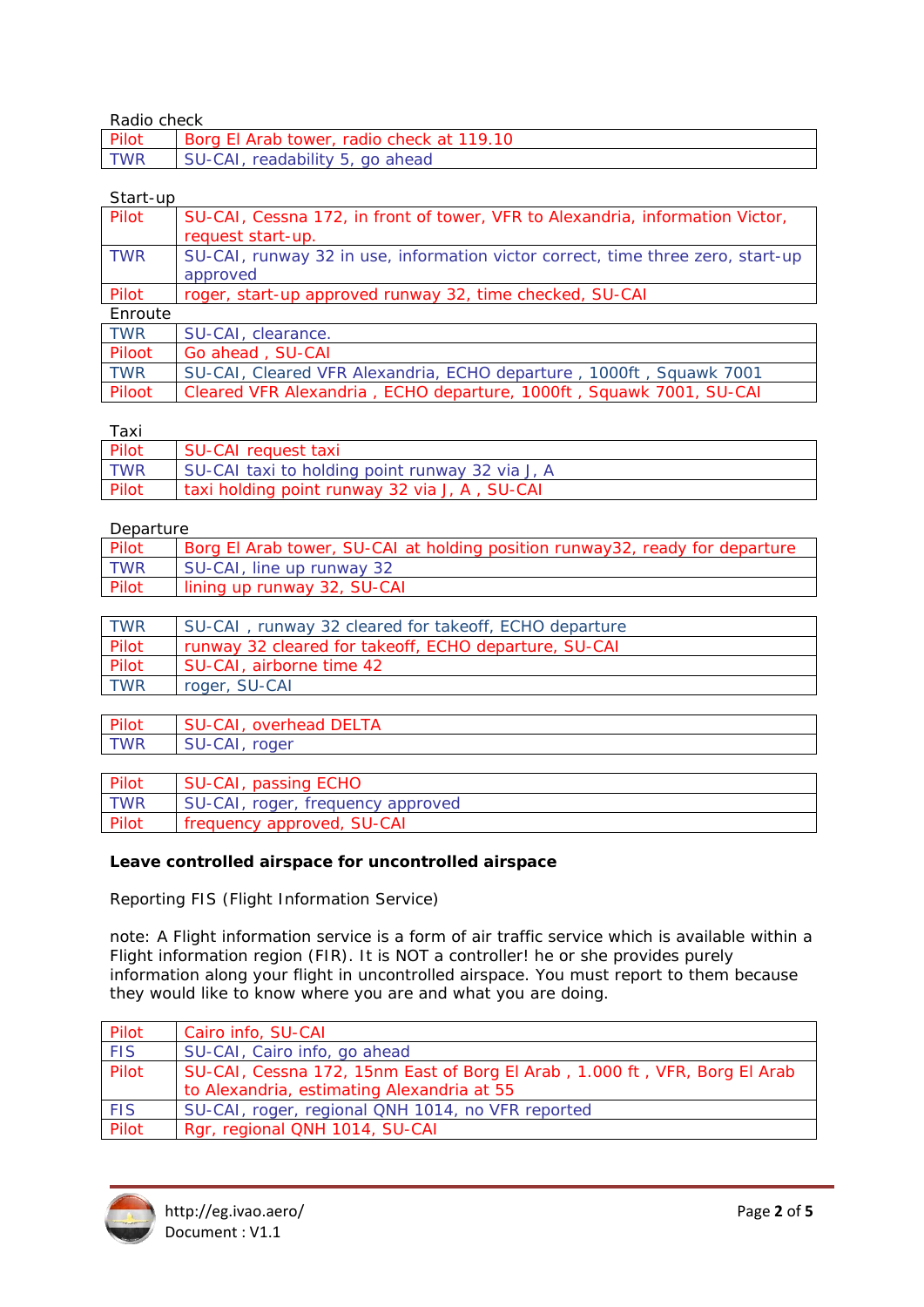now this needs some explanation. As a general rule we mention the following items:

- *Call sign,*
- *Type aircraft*
- *Position*
- *Altitude*
- *Rules (IFR/VFR)*
- Departure + Destination or intention
- *ETA*

As you can see from the example: the pilot is reporting the ETA (Expected time of arrival) in the number of minutes from the current hour he think he will arrive at the CTR of Alexandria

if the time is now 14:20z and the pilot says: estimating Alexandria at 55 he means he expects to arrive at the CTR at 14:55

another way for the pilot is just to say the number of minutes he expects to be there. ......estimating Alexandria in 35 minutes.

| <b>FIS</b> | SU-CAI, Cairo info                                                     |
|------------|------------------------------------------------------------------------|
| Pilot      | SU-CAI, go ahead                                                       |
| <b>FIS</b> | Heavy smoke and fires have been reported around MENKU, I advise you to |
|            | stay clear from the Eastbound                                          |
| Pilot      | Rgr. Thanks for the info SU-CAI                                        |

now here you see the function of the FIS. He is giving us information and not instructions. The choice is ours...

| Pilot      | SU-CAI, approaching Alexandria CTR, leaving the frequency |
|------------|-----------------------------------------------------------|
| <b>FIS</b> | <b>PFR, frequency change approved, good day</b>           |

DONT forget to report to FIS you are leaving his frequency otherwise all hell will break loose and they will think they have lost an aircraft!

## **Arrive and land in controlled airspace**

Note:

When you are planning to enter controlled area, report yourself to the tower at least 10 minutes before entry! Especially big airport like Cairo are sometimes extremely busy with IFR traffic and need time to figure out if it's safe for you to enter the CTR ! They may refuse you !

| Pilot      | Alexandria tower, SU-CAI                                                        |
|------------|---------------------------------------------------------------------------------|
| <b>TWR</b> | SAI, go ahead                                                                   |
| Pilot      | SAI, C172, 30 DME East of the airport, 2000ft, VFR, information Alpha           |
|            | received, for landing.                                                          |
| <b>TWR</b> | SAI, roger, cleared Mike arrival, 1500ft, runway 04, information alpha correct, |
|            | <b>ONH 1014</b>                                                                 |
| Pilot      | cleared Mike arrival, 1500ft, runway04, QNH 1014, SAI                           |

| Pilot      | SAI, passing Mike |
|------------|-------------------|
| <b>TWR</b> | SAI, roger        |

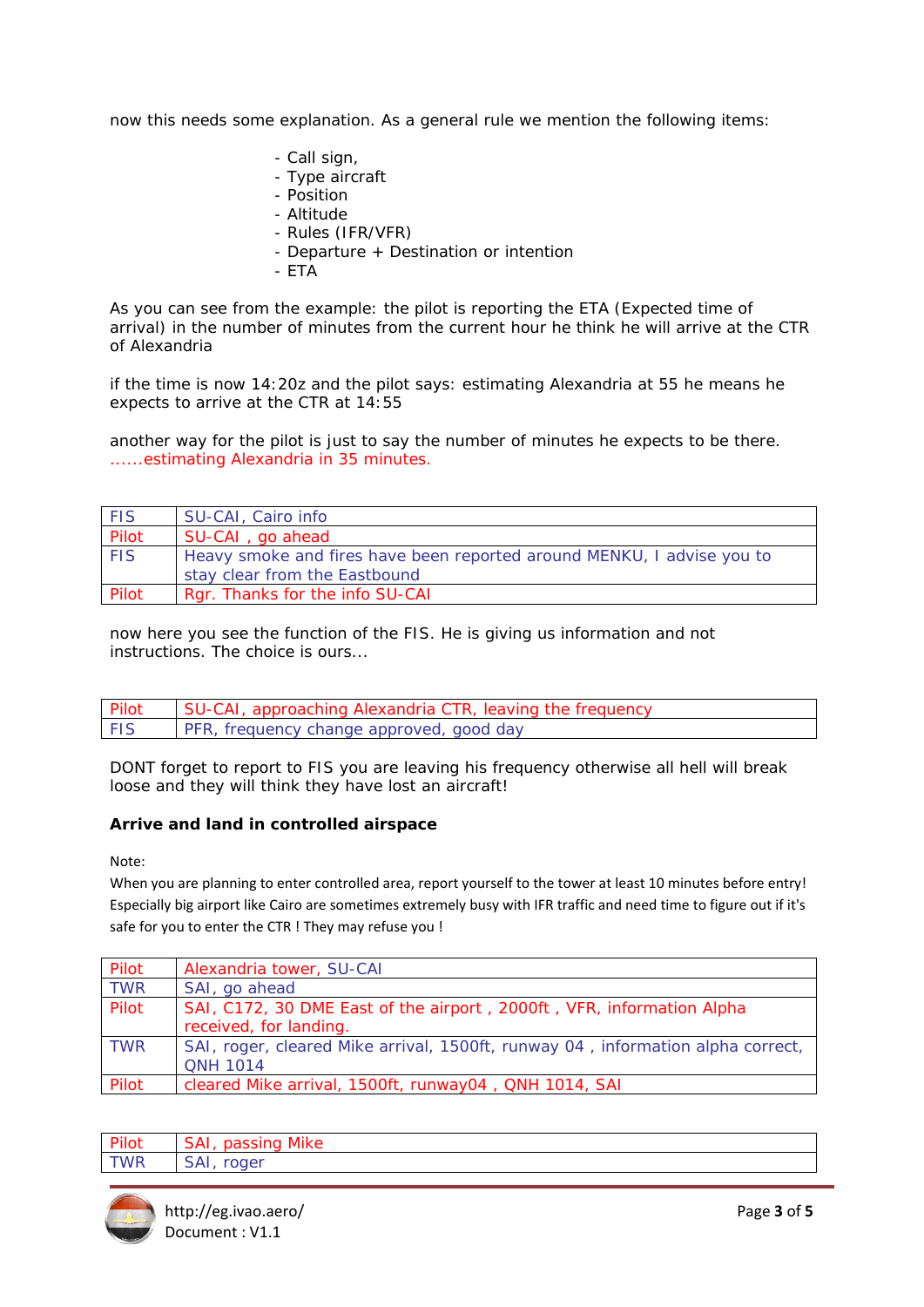| Pilot      | SAI, passing Kilo                              |
|------------|------------------------------------------------|
| <b>TWR</b> | SAI, roger, number two, number one is on final |
| Pilot      | roger, number two, SAI                         |

| <b>Pilot</b> | SAI, final runway 04                        |
|--------------|---------------------------------------------|
| <b>TWR</b>   | SAI, winds calm, runway 04, cleared to land |
| Pilot        | roger, runway 04, cleared to land, SAI      |

| Pilot | SAI, runway 04, vacated at B                           |
|-------|--------------------------------------------------------|
| TWR   | SAI, roger, taxi to park in front of tower via B and W |
| Pilot | taxi to park in front of tower, via B and W, SAI       |
|       |                                                        |

| Pilot      | SAI, in front of tower,                            |
|------------|----------------------------------------------------|
| <b>TWR</b> | SAI, Flight plan closed at 15, switch off approved |
| Pilot      | switch off approved. SAI                           |

Note:

Maybe you already noticed that when we contacted Alexandria tower with our full name call sign (SU-CAI), the tower gave us a new name (SAI)

As soon as a controller abbreviates our name, we must use that name until we contact a new controller.

# **Request crossing a CTR**

There comes a moment that you start making longer flights and you will have to cross/overfly a CTR. For example we fly from Cairo to Borg El Arab via Alexandria coastline.

We have just flown over MENKU and are approaching Alexandria

| Pilot      | Alexandria Tower, SU-CAI                                                     |
|------------|------------------------------------------------------------------------------|
| <b>TWR</b> | SU-CAI, Alexandria tower, Go ahead,                                          |
| Pilot      | SU-CAI, C172, 15 mile EAST of Alexandria CTR, VFR, Cairo to Borg El Arab,    |
|            | request crossing your CTR from the east via overhead the field to the South- |
|            | West at 3000ft.                                                              |
| <b>TWR</b> | SU-CAI, roger, cleared to cross at Alexandria CTR at 3000ft, QNH 1014, from  |
|            | the East via overhead the field to the South-West.                           |
| Pilot      | cleared to cross Alexandria CTR at 3000ft, QNH 1014, from the East via       |
|            | overhead the field to the South-West, SU-CAI                                 |

The pilot in this example specifically asks permission to overfly the airport. (overhead the field)

| Pilot      | ۰Λ.<br>enter<br>'Inc |
|------------|----------------------|
| <b>TWR</b> | roaer                |
|            |                      |

| Pilot      | SU-CAI, leaving CTR                |
|------------|------------------------------------|
| <b>TWR</b> | SU-CAI, frequency change approved  |
| Pilot      | frequency change approved, SU-CAI. |